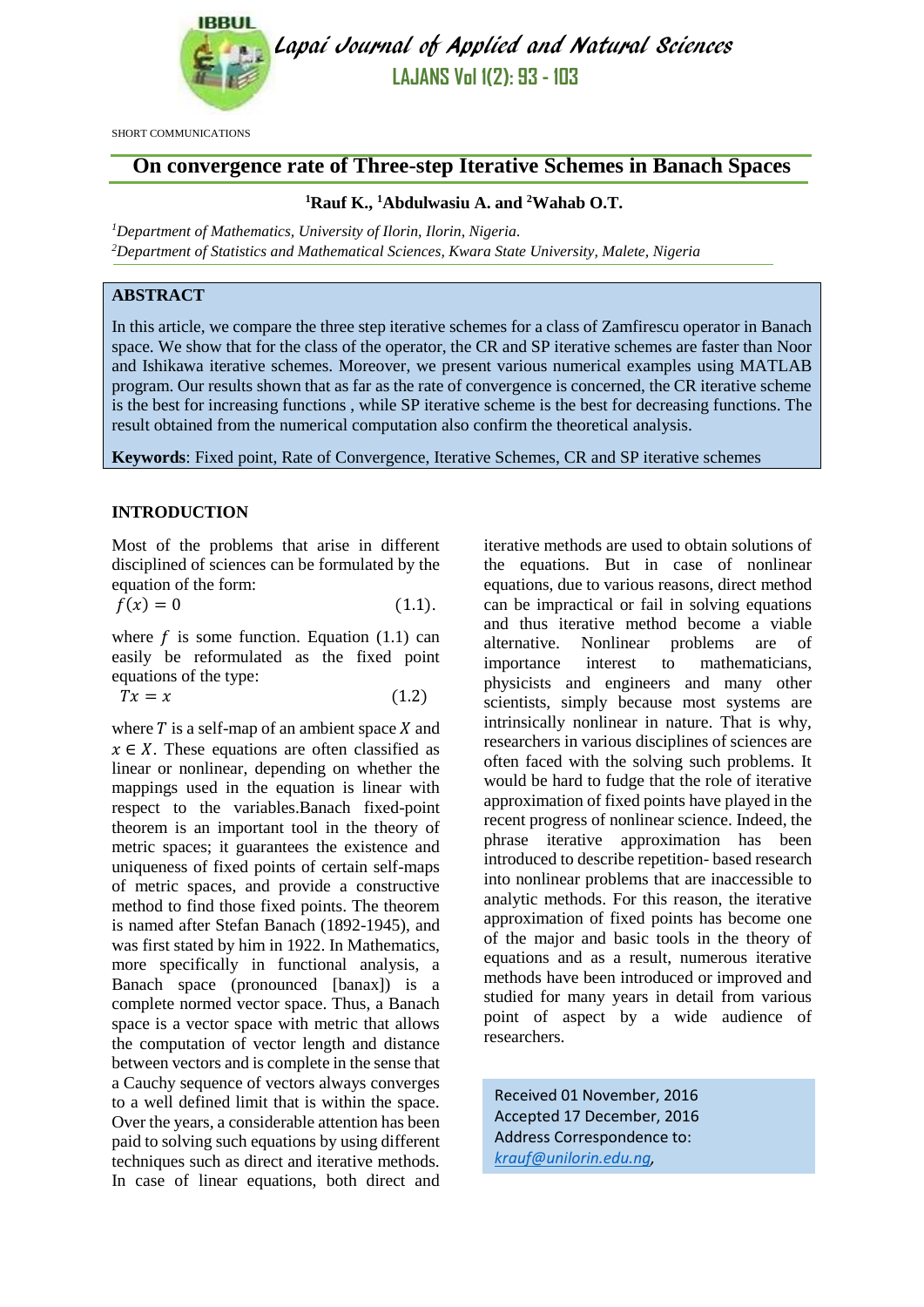The origin of fixed point theory lies in the method of the successive approximation used for proving existence solution of differential equations introduced by Charles Emile Picard in 1890. But formally it was started in the beginning of the twentieth century as an important part of analysis. The abstraction of this classical theory is the pioneering work of great Polish mathematicians.

Fixed point iterative procedures are designed to be applied in solving equations arising in physical formulation but there is no systematic study of numerical aspects of these iterative procedures. In computational mathematics, it is of interest to know which of the given iterative procedures converge faster to a desired solution. Commonly know as the rate of convergence. Several authors have studied the rate of convergence of various iterative scheme in Banach spaces. There are several process in the literature for which the fixed points of operation have been approximated over the year by various authors. This fact is confirmed by great number of published books and papers.[ Mann (1953), Ishikawa (1974), Noor (2000), Agarwal et al (2007), Renu Chug (2002), Wahab *et. al.* (2016) and so forth].

In this paper, we obtain a common iterative scheme for some iterative algorithms for finding the fixed points of Zamfirescu operator and the property of the operator that is sufficient to guarantee convergence of the sequence to a fixed point whenever such fixed point exists. We show that CR iteration method can be used to approximate fixed point of Zamfirescu operator. It is shown that the CR and SP iteration methods converge faster to that of Noor and Ishikawa iterations when applied to Zamfirescu operator.

#### **Preliminaries and Definition of Terms**

The following definitions are useful in the prove of our results.

**Definition 2.1**: Let  $(X, d)$  be a metric space. Then, a map  $T: X \to X$  is called a contraction mapping on X if there exists  $a \in (0,1)$  such that

$$
d(Tx, Ty) \leq ad(x, y) \tag{2.1}
$$

 $\forall x, y \in X.$ 

The function *d* is called distance function.

**Definition 2.2:** Let  $(E, ||.||)$  be a Banach space. A map  $T: X \to X$  is called a weak-contraction if there exists a constant  $\delta \in (0,1)$  and some  $L \geq$ 0 such that

$$
\left| |Tx - Ty| \right| \le \delta \left| |x - y| \right| + L \left| |y - Ty| \right| (2.2)
$$
  

$$
\forall x, y \in X.
$$

**Definition 2.3:** Let  $\{a_n\}_{n=0}^{\infty}$  and  $\{b_n\}_{n=0}^{\infty}$  be two sequences of real numbers with limits  $a$  and  $b$ respectively. Assume that there exists

$$
\lim_{n \to \infty} \frac{|a_n - a|}{|b_n - b|} = l \tag{2.3}
$$

(i) If  $l = 0$  then we say that  $\{a_n\}_{n=0}^{\infty}$  converges faster than  ${b_n}_{n=0}^{\infty}$ ; and

(ii) If  $0 < l < \infty$  then we say that  $\{a_n\}_{n=0}^{\infty}$  and  ${b_n}_{n=0}^{\infty}$  have the same rate of convergence.

**Definition 2.4:** Assume that for two fixed points iteration processes  $\{u_n\}_{n=0}^{\infty}$  and  $\{v_n\}_{n=0}^{\infty}$  both converging to the same fixed point  $q$ , the following errors are estimated*.*

$$
||u_n - q|| \le a_n \text{ for all } n \in N
$$

 $||v_n - q|| \leq b_n$  for all  $n \in N$ 

are available where  $\{a_n\}_{n=0}^{\infty}$  and  $\{b_n\}_{n=0}^{\infty}$  are two sequences of positive numbers (coverging to zero). If  $\{a_n\}_{n=0}^{\infty}$  converges faster than  ${b_n}_{n=0}^{\infty}$ , then  ${u_n}_{n=0}^{\infty}$  converges faster than  $\{v_n\}_{n=0}^\infty$  to q.

**Definition 2.5:** A normed space  $(E, ||, ||)$  is called a Banach space if it is complete under the associated metric that is, if each Cauchy sequence converges in *E*.

## **Iterative Schemes**

In this section, we shall discuss the following iterative schemes: Picard, Mann, Ishikawa, Thiawan, S-iteration, Noor, SP and CR iterative schemes.

### *Picard Iteration*:

In a complete metric space, the Picard iterative scheme  $\{x_n\}_{n=0}^{\infty}$  defined by

$$
x_{n+1} = Tx_n, n = 0, 1, 2 \dots \tag{3.1}
$$

has been employed to approximate the fixed points of mappings satisfying the inequality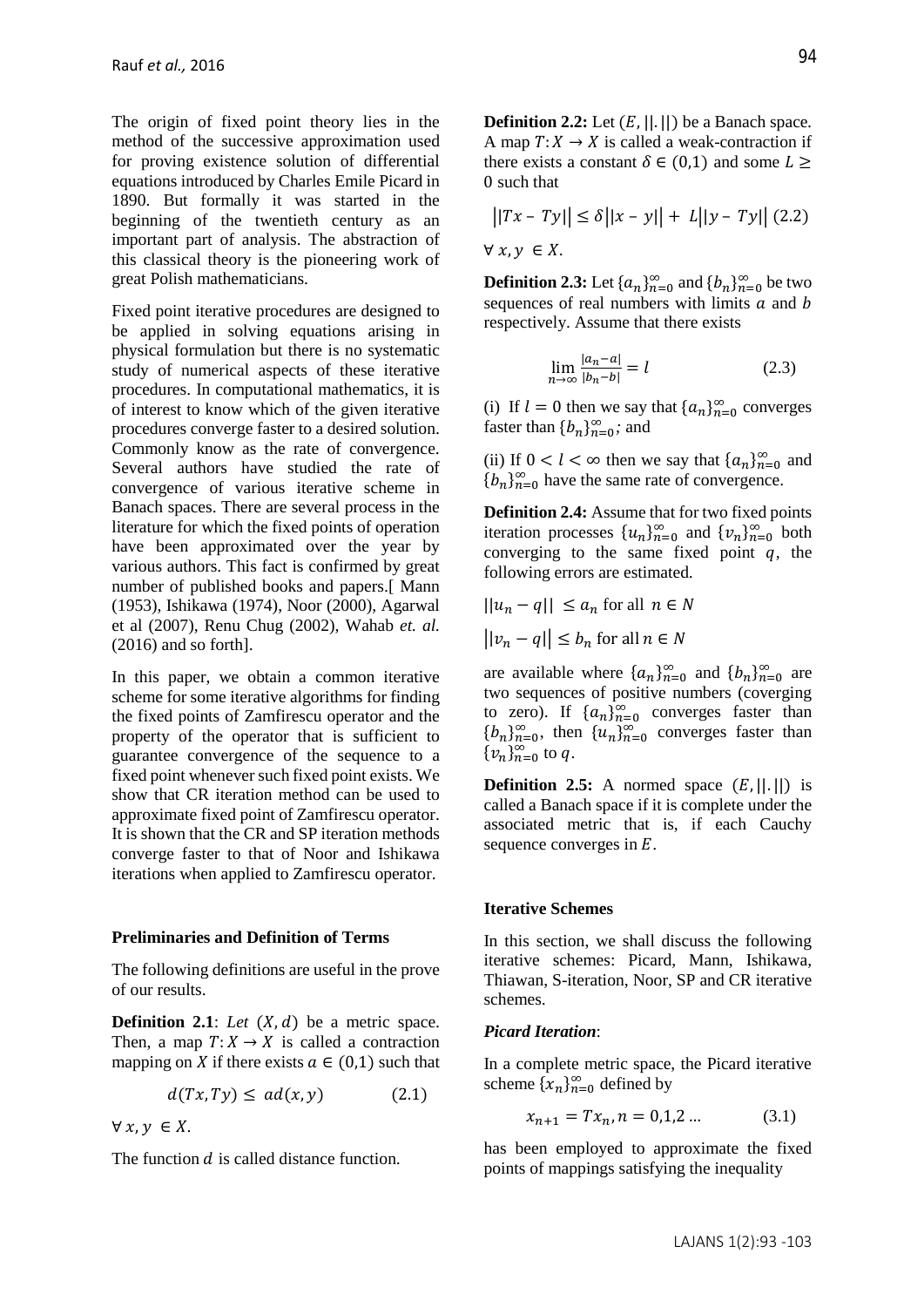$$
d(Tx, Ty) \le ad(x, y) \tag{3.2}
$$

for all  $x, y \in X$  and  $a \in [0,1)$  condition (3.2) is called the Banach's contraction condition. Any operator satisfying (3.2) is called a strict contraction*.*

## *Mann Iteration*

In 1953, Mann defined the Mann iterative scheme as:

$$
x_{n+1} = (1 - \alpha_n)x_n + \alpha_n T x_n \tag{3.3}
$$

where  $\{\alpha_n\}_{n=0}^{\infty}$  is a sequence of positive numbers in [0,1]*.*

## *Ishikawa Iteration*

In 1974, Ishikawa defined the Ishikawa iterative scheme as:

$$
x_{n+1} = (1 - \alpha_n)x_n + \alpha_n T y_n
$$
 (3.4)  

$$
y_n = (1 - \beta_n)x_n + \beta_n T x_n
$$

where  $\{\alpha_n\}$  and  $\{\beta_n\}$  are sequences of positive numbers in [0,1].

### *S-Iteration*

In 2007, Agarwal *et al.* defined the S-iterative scheme as:

$$
x_{n+1} = (1 - \alpha_n)Tx_n + \alpha_n Ty_n
$$
  
(3.5)  

$$
y_n = (1 - \beta_n)x_n + \beta_n Tx_n
$$

where  $\{\alpha_n\}$  and  $\{\beta_n\}$  are sequences of positive numbers in [0,1].

#### *Thianwan Iteration*

In 2009, Thianwan defined a new iteration process given by:

$$
x_{n+1} = (1 - \alpha_n)y_n + \alpha_n T y_n \tag{3.6}
$$

$$
\mathbf{y}_n = (1 - \beta_n) x_n + \beta_n T x_n
$$

where  $\{\alpha_n\}$  and  $\{\beta_n\}$  are sequences of positive numbers in [0,1].

## *Picard-Mann Iteration*

In 2013, Khan introduces another iterative scheme called Picard-Mann iteration process which is defined as:

$$
x_{n+1} = Ty_n \tag{3.7}
$$

$$
y_n = (1 - \alpha_n)x_n + \alpha_n T x_n
$$

where  $\{\alpha_n\}$  is a sequence of positive numbers in  $[0,1]$ .

### *Noor Iteration*

In 2000, Noor defined the Noor iterative scheme as:

$$
x_{n+1} = (1 - \alpha_n)x_n + \alpha_n T y_n
$$
 (3.8)  

$$
y_n = (1 - \beta_n)x_n + \beta_n T z_n
$$
  

$$
z_n = (1 - \gamma_n)x_n + \gamma_n T x_n
$$

where  $\{\alpha_n\}$ ,  $\{\beta_n\}$  and  $\{\gamma_n\}$  are sequences of positive numbers in [0,1].

#### *SP-Iteration*

In 2011, Phuengrattana and Suantai defined the SP iterative scheme as:

$$
x_{n+1} = (1 - \alpha_n)y_n + \alpha_n y_n
$$
 (3.9)  

$$
y_n = (1 - \beta_n)z_n + \beta_n y_n
$$
  

$$
z_n = (1 - \gamma_n)x_n + \gamma_n y_n
$$

where  $\{\alpha_n\}$ ,  $\{\beta_n\}$  and  $\{\gamma_n\}$ are sequences of positive numbers in [0,1].

### *CR Iteration*

In 2012, Renu Chugh defined the CR iterative scheme as:

$$
x_{n+1} = (1 - \alpha_n)y_n + \alpha_n T y_n
$$
 (3.10)  

$$
y_n = (1 - \beta_n)Tx_n + \beta_n T z_n
$$
  

$$
z_n = (1 - \gamma_n)x_n + \gamma_n T x_n
$$

where  $\{\alpha_n\}$ ,  $\{\beta_n\}$  and  $\{\gamma_n\}$  are sequences of positive numbers in [0,1] with  $\{\alpha_n\}$  satisfying  $\sum \alpha_n = \infty$ .

**Theorem 3.1 (Banach)**: Let  $(X, d)$  be a complete metric space and  $T: X \to X$  be a contraction map on  $X$ . Then,  $T$  has a unique fixed point  $x \in X$ .

**Lemma 3.1:** Let  $\delta$  be a real number such that  $\delta \in [0,1)$  and  $\{x_n\}_{n=0}^{\infty}$  is a sequence of non negative numbers such that  $\lim_{n\to\infty} u_n = 0$ ; then for any sequence of positive numbers  $\{u_n\}_{n=0}^{\infty}$ satisfying

$$
x_{n+1} \leq \delta x_n + u_n \tag{3.11}
$$

 $\forall n \in \mathbb{N}$ .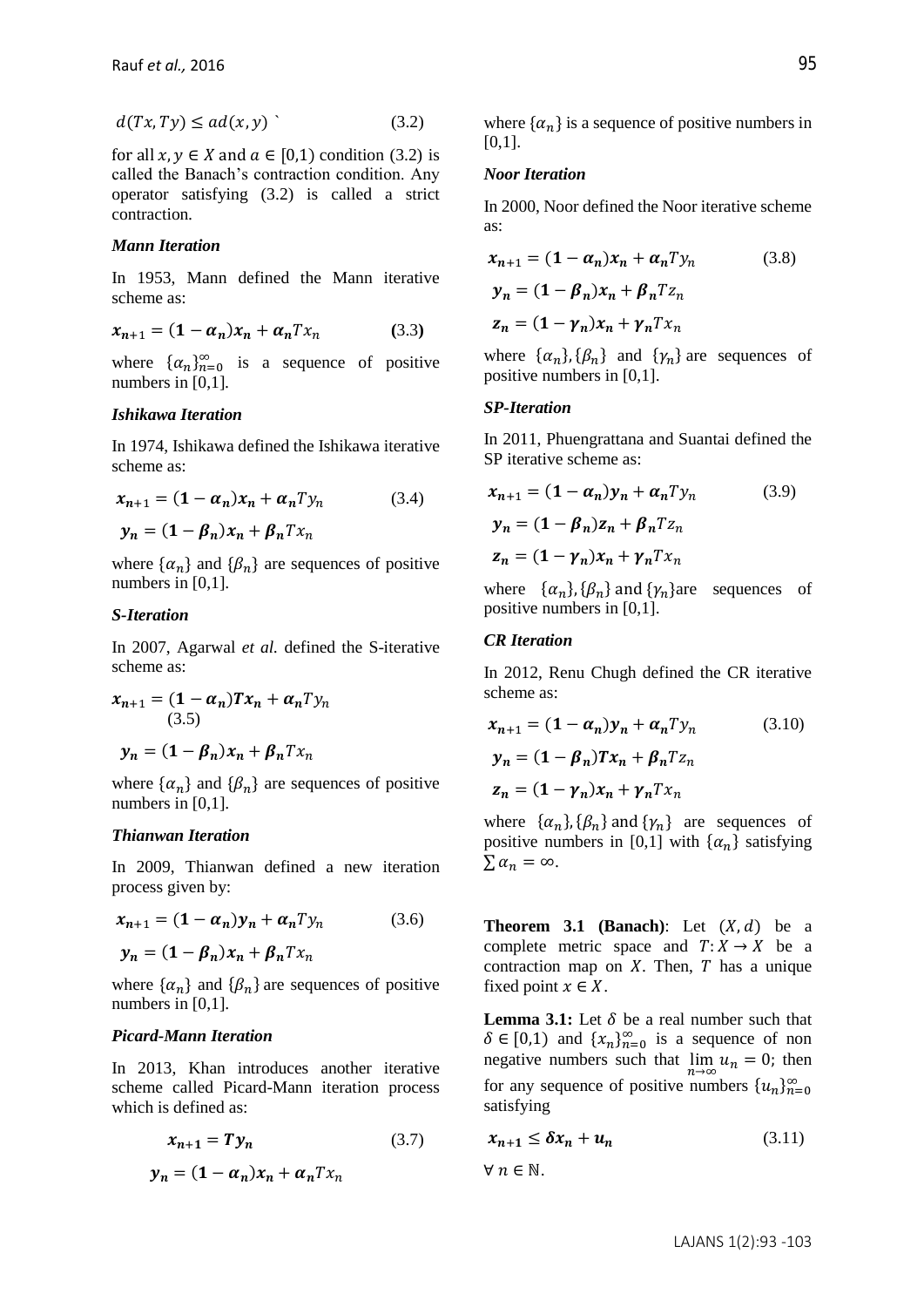we have

$$
\lim_{n \to \infty} x_n = 0 \tag{3.12}
$$

The most generalized operator used to approximate fixed point is the one proved by Zamfirescu (1972). The Zamfirescu operator was obtained from the Banach(1932), Kannan(1968) and Chatterjea (1972) contractive mapping as follows. The operator  $T$  is called a Kannan mapping if there exists  $b \in (0, \frac{1}{2})$  $\frac{1}{2}$ ) such that

$$
d(Tx, Ty) \le b[d(x, Tx) + d(y, Ty)] \quad (3.13)
$$

for all  $x, y \in X$ .

Another similar definition due to Chartterjea mapping is as follows: if there exists  $C \in (0, \frac{1}{2})$  $\frac{1}{2}$ such that:

$$
d(Tx, Ty) \le c[d(x, Ty) + d(y, Tx)] \quad (3.14)
$$

By combining  $(3.1)$ ,  $(3.7)$  and  $(3.8)$  conditions, we have the Zamfirescu operator

$$
Z_1: d(Tx, Ty) \leq ad(x, y)
$$
  
\n
$$
Z_2: d(Tx, Ty) \leq b[d(x, Tx) + d(y, Ty)]
$$
  
\n
$$
Z_3: d(Tx, Ty) \leq c[d(x, Ty) + d(y, Tx)]
$$
  
\n(3.15)

 $\forall x, y \in X$ .

The Zamfirescu operator was used to prove the strong convergence of (3.1) as follows:

**Theorem 3.2:** Let C be a nonempty subset of a normed space  $(E, ||. ||)$ . Let  $T: C \rightarrow C$  be Zamfirescu operator. If  $F(T) \neq \emptyset$ ,  $\sum_{n=1}^{\infty} \alpha_n =$  $\infty$ *.* Then { $x_n$ } converges strongly to a fixed point of *.*

### **Proof**

By Lemma 3.1,  $T$  has a unique fixed point in  $C$ , say q. Let  $x, y \in C$  since T is a Z- operator, at least one of each conditions (3.9) is satisfied. If  $Z_2$  holds, then

$$
d(Tx, Ty) \le b[d(x, Tx) + d(y, Ty)] \quad (3.16)
$$

is equivalent to

$$
||Tx - Ty|| \le b(||x - Tx|| + ||y - Ty||)
$$
  
\n
$$
\le b[||x - Tx|| + ||y - x|| + ||x - Tx|| + ||Tx - Ty||]
$$

$$
= 2b||x - Tx|| + b||y - x|| + b||Tx - Ty|| \quad (3.17)
$$

This implies that

$$
(1-b)||Tx - Ty|| \le b||x - y|| + 2b||x - Tx|| \qquad (3.18)
$$

Therefore

$$
||Tx - Ty|| \le \frac{b}{1-b}||x - y|| + \frac{2b}{1-b}||x - Tx||
$$
\n(3.19)

Similarly if  $Z_3$  holds, we obtain

$$
||Tx - Ty|| \le \frac{c}{1-c}||x - y|| + \frac{2c}{1-c}||x - Tx||
$$
\n(3.20)

Let

$$
\delta = \max\left\{a, \frac{b}{1-b}, \frac{c}{1-c}\right\} \tag{3.21}
$$

Then we have  $0 \le \delta < 1$  and in view of (3.21), it results in (3.19) and (3.20) become

$$
||Tx - Ty|| \le \delta ||x - y|| + 2\delta ||x - Tx||
$$
\n(3.22)

for all  $x, y \in C$ .

Now, for 
$$
x = q
$$
 and  $y = x_n$  in (3.22), we obtain

$$
||Tq - Tx_n|| \le \delta ||x_n - q|| \qquad (3.23)
$$

which implies

$$
||x_{n+1} - q|| \le \delta ||x_n - q|| \tag{3.24}
$$

By Lemma 3.1, we conclude that  $x_n$  converges strongly to *q*.

## **RESULTS**

We present our main results using Z-operator (3.15) on normed spaces for the three-step iterative schemes defined in (3.8), (3.9) and (3.10).

Throughout, ℕ denotes the set of all positive integers;  $C$  is nonempty convex subset of a complete normed space(E, ||. ||) and  $T: C \rightarrow C$  is a self-map.

**Theorem 4.1** Let C be a nonempty subset of normed space  $(E, ||. ||)$ *.* Let  $T: C \rightarrow C$  be Zoperator (3.15). Let  $\{x_n\}$  be defined with iterative process (3.8). If  $F(T) \neq \emptyset$ ,  $\sum_{n=1}^{\infty} \alpha_n =$  $\infty$  Then,  $\{x_n\}$  converges strongly to a fixed point point of *T*.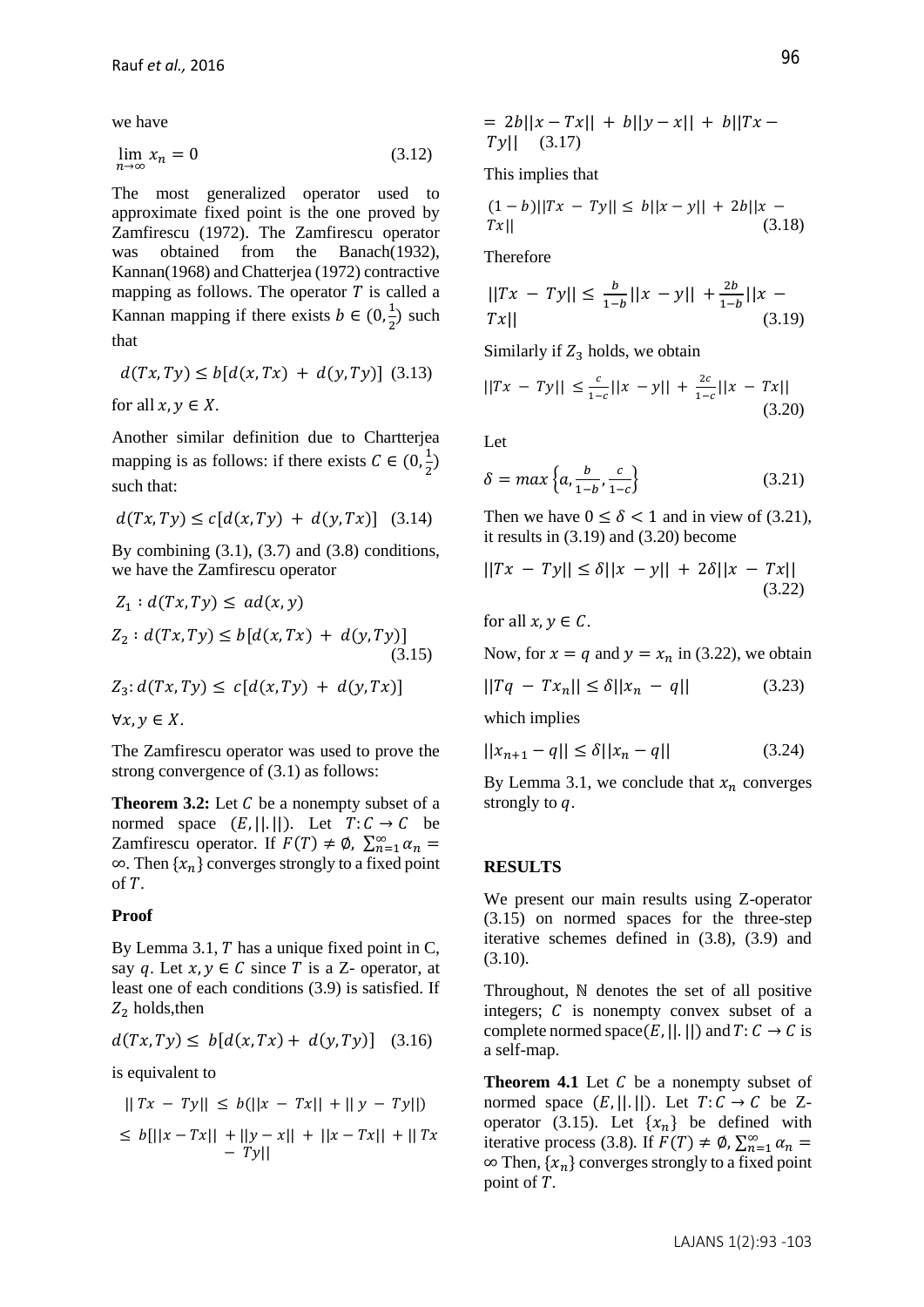# **Proof**

Let  $x_0 \in C$ ; by using (3.8) and (3.15), we have

$$
||x_{n+1} - q|| = ||(1 - \alpha_n)x_n + \alpha_n Ty_n - (1 - \alpha_n + \alpha_n)q|| = (1 - \alpha_n)((x_n - q) + \alpha_n (Ty_n - q) ||)
$$
\n(4.1)

$$
\leq (1 - \alpha_n) \big| |x_n - q| \big| + \alpha_n \big| |Ty_n - q| \big|
$$

with  $x = q$  and  $y = y_n$  in (3.22)

$$
||Ty_n - q|| = \delta||y_n - q|| \tag{4.2}
$$

we have

$$
||y_n - q|| = ||(1 - \beta_n)x_n + \beta_n T z_n
$$
  
- (1 - \beta\_n + \beta\_n)q||  

$$
\leq (1 - \beta_n) ||x_n - q|| + \beta_n ||T z_n - q||
$$
 (4.3)  
if  $x = q$  and  $y = z_n$  in (3.22),

we find that

$$
||Tz_n - q|| \le \delta ||z_n - q|| \qquad (4.4)
$$

Combining  $(4.1)$ ,  $(4.2)$  and  $(4.3)$ , we obtain

$$
||Ty_n - q|| \le \delta [(1 - \beta_n) ||x_n - q|| + \delta \beta_n ||z_n - q||]
$$
\n(4.5)

Also

$$
||z_n - q|| = ||(1 - \gamma_n)x_n + \gamma_n T x_n
$$
  
-  $(1 - \gamma_n + \gamma_n)q||$   
 $\leq (1 - \gamma_n) ||x_n - q|| + \gamma_n ||T x_n - q||$  (4.6)

From  $(4.5)$  and  $(4.6)$ , we have

$$
||Ty_n - q|| \le \delta \left[ (1 - \beta_n) ||x_n - q|| + \delta \beta_n \left[ (1 - \gamma_n) ||x_n - q|| + \gamma_n ||Tx_n - q|| \right] \right]
$$
\n(4.7)

again from (27) if  $x = q$  and  $y = x_n$  we have

$$
||Tx_n - q|| \le \delta ||x_n - q|| \tag{4.8}
$$

Now combining  $(4.6)$ ,  $(4.7)$  and  $(4.8)$  we obtain

 $||x_{n+1} - q|| \le ||x_n - q|| + \alpha_n[\delta(1 \beta_n$ )|| $|x_n - q|$ | +  $\delta \beta_n$ [(1 –  $\gamma_n$ )|| $x_n - q$ || +  $|\gamma_n \delta||Tx_n - q||$  = [1 – (1 –  $\beta_n$ )(1 +  $\delta\beta_n$  +  $\delta^2 \beta_n \gamma_n \alpha_n ||x_n - q||$  (4.9)

since,  $[1 - (1 - \beta_n)(1 + \delta \beta_n + \delta \beta_n)]$  $\delta^2 \beta_n \gamma_n \alpha_n \leq [1(1-\delta)\alpha_n]$  so, from (4.9)

$$
||x_{n+1} - q|| \le [1(1 - \delta)\alpha_n] ||x_n - q|| \tag{4.10}
$$

and using the fact that  $0 \le \delta < 1$ ,  $\{\alpha_n\}, \{\beta_n\}$  and  $\{\gamma_n\} \in [0,1]$  and  $\sum_{n=0}^{\infty} \alpha_n = \infty$ .

Now, from (4.9) we obtain that

$$
\lim_{n\to\infty}||x_{n+1}-q||=0
$$

therefore  $\{\alpha_n\}_{n=0}^{\infty}$ , converges strongly to the fixed point of  $q$ .

This complete the proof.

**Theorem 4.2:** Let C be a nonempty subset of normed space  $(E, ||. ||)$ *. Let*  $T: C \rightarrow C$  be Zoperator (3.5). Let  $\{x_n\}$  be defined with iterative process (3.9). If  $F(T) \neq \emptyset$ ,  $\sum_{n=1}^{\infty} \alpha_n = \infty$ . Then,  ${x_n}$  converges strongly to a fixed point point of *.* 

## **Proof**

Let 
$$
x_0 \in C
$$
 by using (3.9) and (3.15), we have

$$
||x_{n+1} - q|| = ||(1 - \alpha_n)y_n + \alpha_n Ty_n - q||
$$
  
=  $||(1 - \alpha_n)(y_n - q) + \alpha_n (Ty_n - q)||$  (4.11)  
 $\leq (1 - \alpha_n)||y_n - q|| + \alpha_n \delta||y_n - q||$   
 $\leq [(1 - \alpha_n)] + \alpha_n \delta||y_n - q||$ 

and

$$
||y_n - q|| = ||(1 - \beta_n)z_n + \beta_n T z_n - q||
$$
  
=  $||(1 - \beta_n)z_n - (1 - \beta_n)q + \beta_n (T z_n - q)||$   
=  $||(1 - \beta_n)(z_n - q) + \beta_n (T z_n - q)||$  (4.12)  
 $\leq (1 - \beta_n) ||z_n - q|| + \beta_n \delta ||z_n - q||$   
 $\leq [(1 - \beta_n)] + \beta_n \delta ||z_n - q||$ 

also

$$
||z_n - q|| = ||(1 - \gamma_n)x_n + \gamma_n Tx_n - q||
$$
  
=  $||(1 - \gamma_n)(x_n - q) + \gamma_n (Tx_n - q)||$   
 $\leq (1 - \gamma_n) ||x_n - q|| + \gamma_n \delta ||x_n - q||$   
 $\leq [(1 - \gamma_n)] + \gamma_n \delta ||x_n - q||$  (4.13)

substituting  $(4.12)$  and  $(4.13)$  in  $(4.11)$ , we have

$$
||x_{n+1} - q|| \le (1 - \alpha_n) + \alpha_n \delta \{(1 - \beta_n) + \beta_n \delta ||z_n - q||\}
$$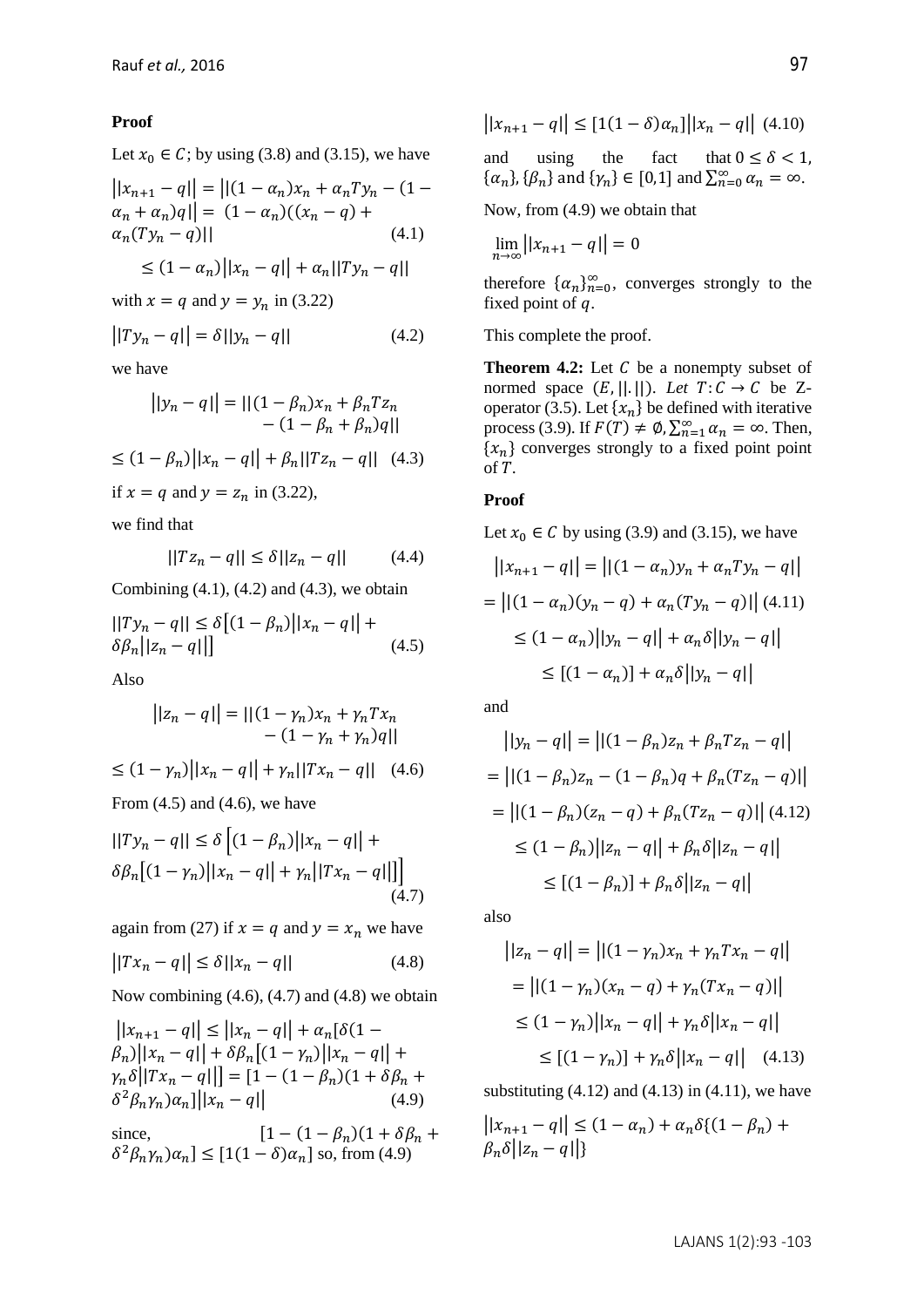$$
\leq (1 - \alpha_n) + \alpha_n \delta(1 - \beta_n) + \beta_n \delta\{(1 - \gamma_n)
$$

$$
+ \gamma_n \delta ||x_n - q||\}
$$

$$
= (1 - \alpha_n) + \alpha_n \delta\{(1 - \beta_n) + \beta_n \delta\{(1 - \gamma_n) + \gamma_n \delta ||x_n - q||\}\}
$$

$$
= (1 - \alpha_n) + \alpha_n \delta ||x_n - q||
$$

$$
= [1 - (1 - \delta)\alpha_n] ||x_n - q|| \quad (4.14)
$$

 $n = 0, 1, 2, ...$ 

and using the fact that  $0 \le \delta$  $1, {\{\alpha_n\}, \{\beta_n\}, \{\gamma_n\} \in [0,1]}$  and  $\sum_{n=0}^{\infty} \alpha_n = \infty$ .

we obtain that

$$
\lim_{n\to\infty}||x_{n+1}-q||=0
$$

Hence,  $\{\alpha_n\}_{n=0}^{\infty}$ , converges strongly to the fixed point of  $q$ .

This complete the proof.

**Theorem 4.3:** Let C be a nonempty subset of normed space  $(E, ||. ||)$ . Let  $T: C \rightarrow C$  be Zoperator (3.5). Let  $\{x_n\}$  be defined with iterative process (3.10). If  $F(T) \neq \emptyset$ ,  $\sum_{n=1}^{\infty} \alpha_n = \infty$ . Then  $\{x_n\}$  converges strongly to a fixed point point of T

#### **Proof**

Let  $x_0 \in C$ ; by using (3.10) and (3.15), we have

$$
||x_{n+1} - q|| = ||(1 - \alpha_n)y_n + \alpha_n Ty_n - q||
$$
  
=  $||(1 - \alpha_n)y_n - (1 - \alpha_n)q + \alpha_n (Ty_n - q)||$   
=  $||(1 - \alpha_n)(y_n - q) + \alpha_n (Ty_n - q)||$   
 $\leq (1 - \alpha_n) ||y_n - q|| + \alpha_n ||Ty_n - q||$  (4.15)  
 $\leq (1 - \alpha_n) ||y_n - q|| + \alpha_n \delta ||y_n - q||$   
 $\leq (1 - \alpha_n) + \alpha_n \delta ||y_n - q||$ 

and

$$
||y_n - q|| = ||(1 - \beta_n)Tx_n + \beta_n T z_n - q||
$$
  
\n
$$
= ||(1 - \beta_n)Tx_n - (1 - \beta_n)q + \beta_n(T z_n - q)||
$$
  
\n
$$
= ||(1 - \beta_n)(Tx_n - q) + \beta_n(T z_n - q)||
$$
  
\n
$$
\leq (1 - \beta_n) ||Tx_n - q|| + \beta_n ||T z_n - q|| \quad (4.16)
$$
  
\n
$$
\leq (1 - \beta_n) ||Tx_n - q|| + \beta_n \delta ||z_n - q||
$$

$$
\leq (1 - \beta_n)\delta \big| |x_n - q| \big| + \beta_n \delta \big| |z_n - q| \big|
$$

also

$$
||z_n - q|| = ||(1 - \gamma_n)x_n + \gamma_n Tx_n - q||
$$
  
\n
$$
= ||(1 - \gamma_n)x_n - (1 - \gamma_n)q + \gamma_n (Tx_n - q)|
$$
  
\n
$$
q|| = ||(1 - \gamma_n)(x_n - q) + \gamma_n (Tx_n - q)||
$$
  
\n
$$
\leq (1 - \gamma_n) ||x_n - q|| + \gamma_n ||Tx_n - q||
$$
  
\n
$$
\leq (1 - \gamma_n) ||x_n - q|| + \gamma_n \delta ||x_n - q||
$$
  
\n
$$
= [(1 - \gamma_n)] + \gamma_n \delta ||z_n - q||
$$

substituting  $(4.16)$ ,  $(4.17)$  in  $(4.15)$ , we have

$$
||x_{n+1} - q|| \le (1 - \alpha_n)
$$
  
+  $\alpha_n \delta (1 - \beta_n) \delta ||x_n - q||$   
+  $\beta_n \delta ||z_n - q||$   
=  $(1 - \alpha_n) + \alpha_n \delta^2 - \alpha_n \beta_n \delta^2 ||x_n - q||$   
+  $\beta_n \delta (1 - \gamma_n)$   
+  $\gamma_n \delta ||x_n - q||$   
=  $(1 - \alpha_n) + \alpha_n \delta^2 - \alpha_n \beta_n \delta^2 + \alpha_n \beta_n \delta^2 -$ 

$$
\alpha_n \beta_n \gamma_n \delta^2 + \alpha_n \beta_n \gamma_n \delta^3 ||x_n - q||
$$
  
\n
$$
\leq \delta \{ 1 - \alpha_n (1 - \delta) - (1 - \delta) (1 - \delta) \}
$$

$$
\alpha_n)\beta_n\gamma_n - \delta(1-\delta)\alpha_n\beta_n\gamma_n\}||x_n - q|| \tag{4.18}
$$

Since  $0 \le \delta < 1$ ,  $\sum_{n=0}^{\infty} \alpha_n = \infty$  we get

$$
\lim_{n\to\infty}||x_{n+1}-q||=0
$$

therefore,

$$
x_{n+1} \to q \in F(T)
$$

#### **Numerical Results**

In this section, we compare the rate of convergence of Noor, SP, CR and Ishikawa iteration procedure with the aid of MATLAB for two examples. The outcome is listed in the Tables . By taking initial approximation of  $x_0 =$ 0.8 and  $\alpha_n = \beta_n = \gamma_n = \frac{1}{n}$  $\frac{1}{(1+n)^{\frac{1}{2}}}$ , for all iterative schemes.

**Example 1:** (decreasing function)

Let  $f:[0,1] \rightarrow [0,1]$  be defined by  $f(x) =$  $(1-x)^7$  with fixed point  $q=$ 0.203455645871543. The comparison of convergence iterative scheme results is as shown in the Table below: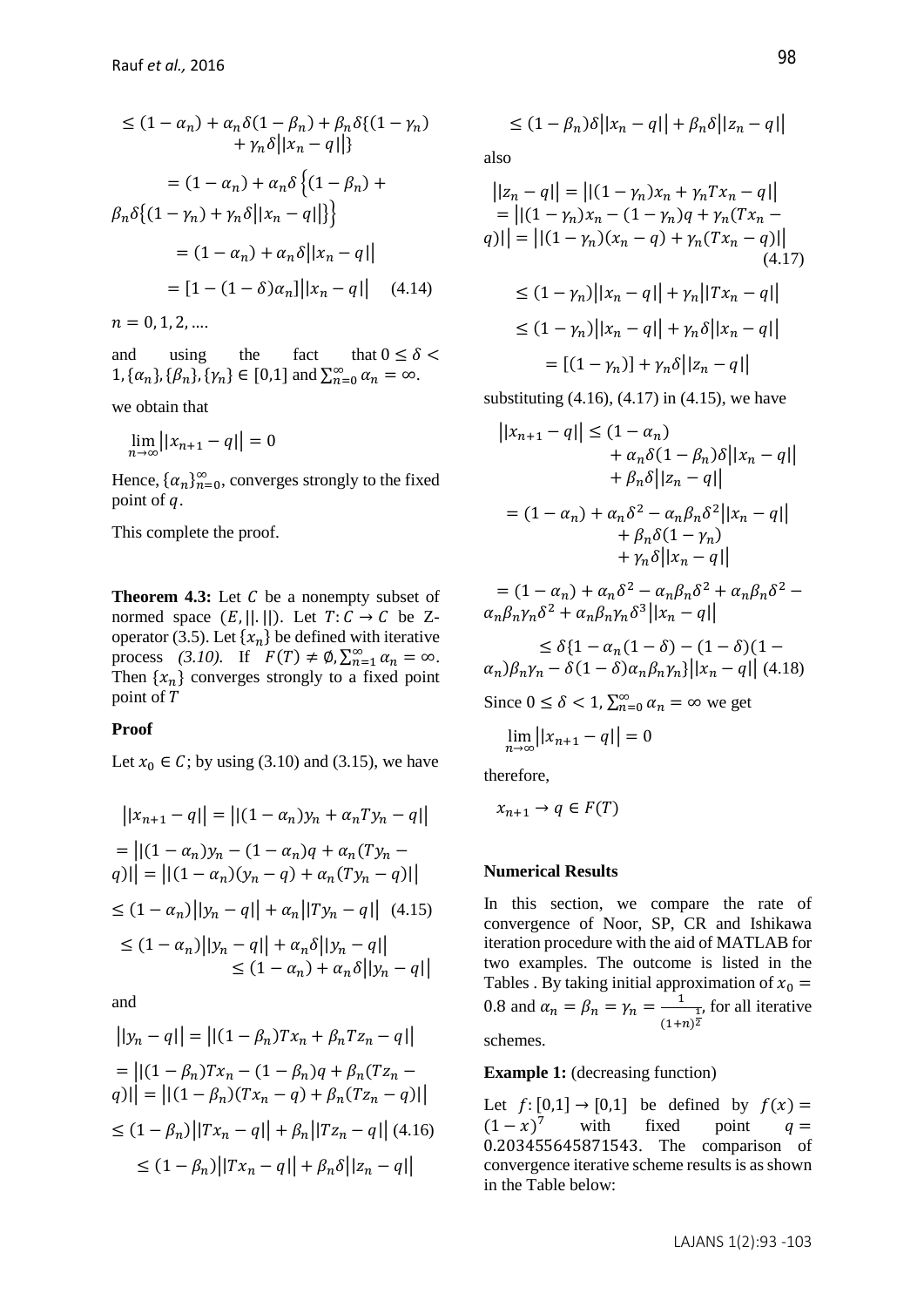| n              | CR iteration      | Noor iteration    | SP iteration      | Ishikawa iteration |
|----------------|-------------------|-------------------|-------------------|--------------------|
| 0              | 0.8000000000000   | 0.800000000000000 | 0.800000000000000 | 0.800000000000000  |
| $\mathbf{1}$   | 0.346942524167518 | 0.271515217945557 | 0.231776580559820 | 0.068640852035122  |
| $\overline{2}$ | 0.228098457123870 | 0.183833881391211 | 0.197978410300222 | 0.511557006338186  |
| 3              | 0.209132253876284 | 0.210519206215124 | 0.203802287356444 | 0.132863854888163  |
| 4              | 0.204612308621262 | 0.203292177087995 | 0.203450452033272 | 0.296598271855019  |
| 5              | 0.203611614346713 | 0.203441629722156 | 0.203450452033272 | 0.159223365080106  |
| 6              | 0.203464733440823 | 0.203453163688457 | 0.203455645869415 | 0.243693685029081  |
| $\overline{7}$ | 0.203455494688090 | 0.203455041423507 | 0.203455645871543 | 0.184230260972177  |
| 8              | 0.203455659058752 | 0.203455467893796 | 0.203455645871543 | 0.215447565395366  |
| 9              | 0.203455643858705 | 0.203455586247972 | 0.203455645871543 | 0.198148858704851  |
| 10             | 0.203455646299804 | 0.203455623914314 | 0.203455645871543 | 0.205823839537461  |
| 11             | 0.203455645756810 | 0.203455637172544 |                   | 0.202580692553319  |
| 12             | 0.203455645908084 | 0.203455642217475 |                   | 0.203748618486190  |
| 13             | 0.203455645858206 | 0.203455644260832 |                   | 0.203370632751147  |
| 14             | 0.203455645876982 | 0.203455645132138 |                   | 0.203477246846968  |
| 15             | 0.203455645869110 | 0.203455645520105 |                   | 0.203450900808882  |
| 16             | 0.203455645872721 | 0.203455645699377 |                   | 0.203456539723941  |
| 17             | 0.203455645870933 | 0.203455645784927 |                   | 0.203455503420236  |
| 18             | 0.203455645871878 | 0.203455645826924 |                   | 0.203455664741992  |
| 19             | 0.203455645871349 | 0.203455645848065 |                   | 0.203455643844562  |
| 20             | 0.203455645871661 | 0.203455645858950 |                   | 0.203455646041821  |
| 21             | 0.203455645871468 | 0.203455645864669 |                   | 0.203455645860975  |
| 22             | 0.203455645871592 | 0.203455645867731 |                   | 0.203455645871981  |
| 23             | 0.203455645871509 | 0.203455645869397 |                   | 0.203455645871533  |
| 24             | 0.203455645871567 | 0.203455645870319 |                   | 0.203455645871543  |
| 25             | 0.203455645871526 | 0.203455645870836 |                   | 0.203455645871543  |
| 26             | 0.203455645871556 | 0.203455645871130 |                   | 0.203455645871543  |
| 27             | 0.203455645871533 | 0.203455645871299 |                   |                    |
| 28             | 0.203455645871550 | 0.203455645871397 |                   |                    |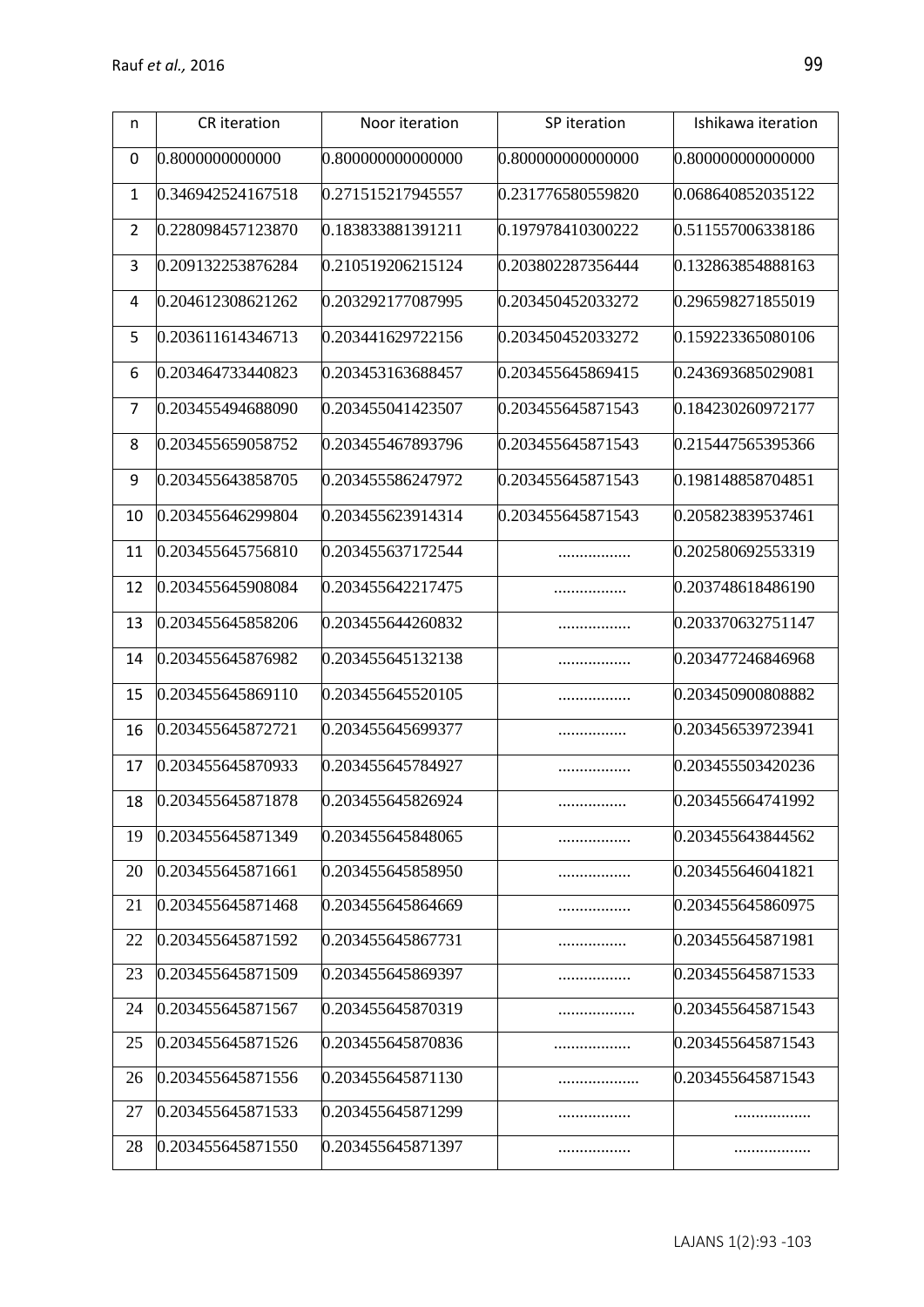| 29 | 0.203455645871537 | 0.203455645871455 |   |   |
|----|-------------------|-------------------|---|---|
| 30 | 0.203455645871548 | 0.203455645871489 |   |   |
| 31 | 0.203455645871539 | 0.203455645871510 |   |   |
| 32 | 0.203455645871546 | 0.203455645871523 | . | . |
| 33 | 0.203455645871540 | 0.203455645871530 |   |   |
| 34 | 0.203455645871545 | 0.203455645871535 |   | . |
| 35 | 0.203455645871541 | 0.203455645871538 |   |   |
| 36 | 0.203455645871545 | 0.203455645871540 |   | . |
| 37 | 0.203455645871541 | 0.203455645871541 | . | . |
| 38 | 0.203455645871545 | 0.203455645871542 |   |   |
| 39 | 0.203455645871541 | 0.203455645871542 | . |   |
| 40 | 0.203455645871544 | 0.203455645871542 |   |   |
| 41 | 0.203455645871542 | 0.203455645871543 |   |   |
| 42 | 0.203455645871544 | 0.203455645871543 |   | . |
| 43 | 0.203455645871542 | .                 |   | . |
| 44 | 0.203455645871544 | .                 |   |   |
| 45 | 0.203455645871542 | .                 |   |   |
| 46 | 0.203455645871544 | .                 | . |   |
| 47 | 0.203455645871542 | .                 |   |   |
| 48 | 0.203455645871544 | .                 |   |   |
| 49 | 0.203455645871542 |                   |   |   |
| 50 | 0.203455645871544 | .                 |   |   |

# **Example 2** (increasing function)

Let  $f: [0,8] \to [0,8]$  be defined as  $f(x) = \frac{x^2+9}{10}$  $\frac{1}{10}$  with fixed point  $q = 1.000000000000000$ . The comparison of convergence of the above iterative scheme is shown in the Table below.

| n | CR iteration      | Noor iteration    | SP iteration      | Ishikawa iteration |
|---|-------------------|-------------------|-------------------|--------------------|
|   | 0.800000000000000 | 0.800000000000000 | 0.800000000000000 | 0.800000000000000  |
|   | 0.990509883403466 | 0.931873134968493 | 0.984457149643846 | 0.964000000000000  |
|   | 0.999254290751118 | 0.967467541152655 | 0.997585405337407 | 0.992929600000000  |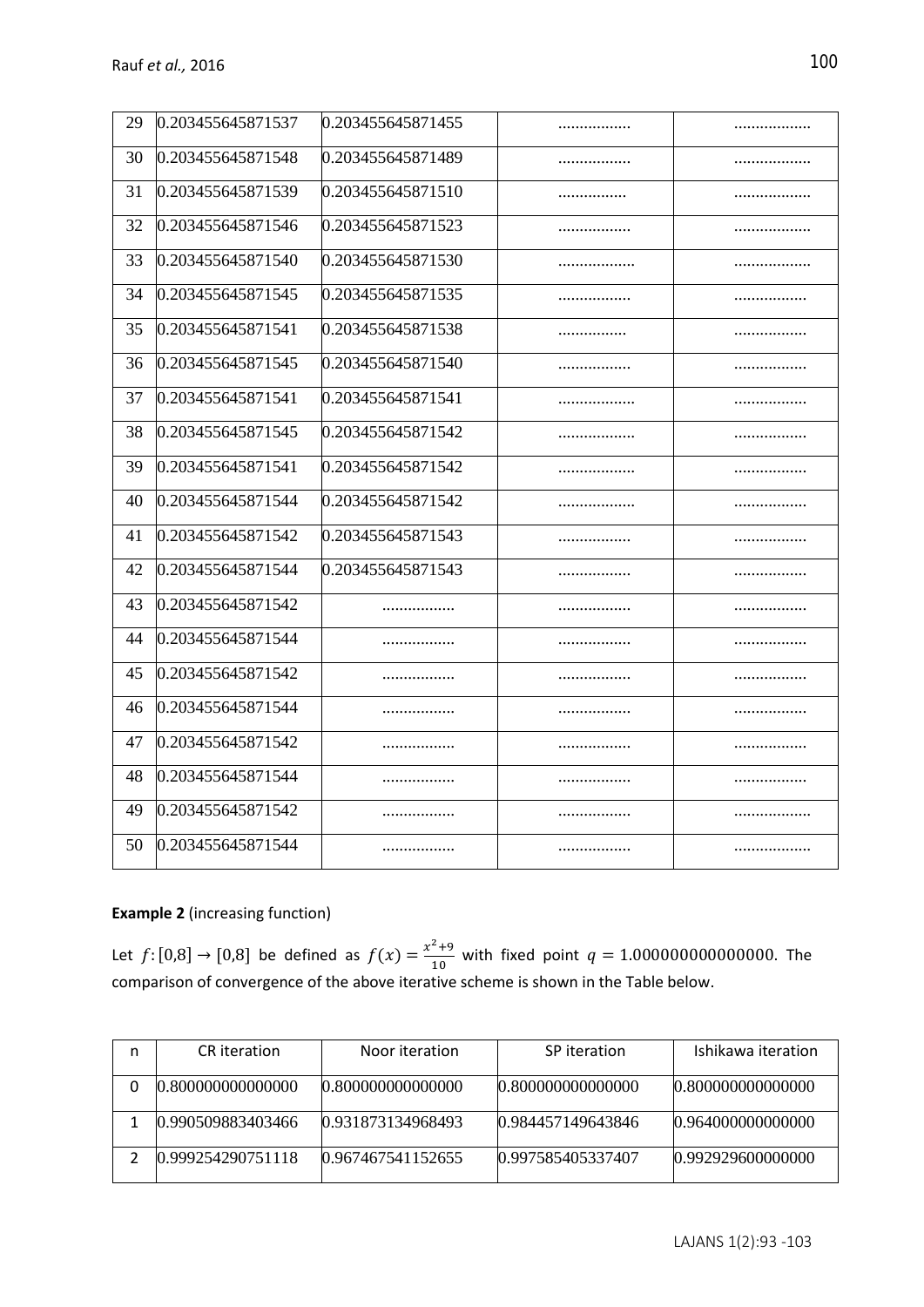| 3  | 0.999928436979066 | 0.981930927764221 | 0.999478653195057 | 0.998590919055616 |
|----|-------------------|-------------------|-------------------|-------------------|
| 4  | 0.999992279006256 | 0.989031526654131 | 0.999861909338792 | 0.999718382362034 |
| 5  | 0.999999098786516 | 0.992932456751799 | 0.999957832431559 | 0.999943684403256 |
| 6  | 0.999999888628183 | 0.995244175790939 | 0.999985683103413 | 0.999988737197796 |
| 7  | 0.999999985623201 | 0.996691589860822 | 0.999994719300533 | 0.999997747452244 |
| 8  | 0.999999998078834 | 0.997636771298751 | 0.999997917449731 | 0.999999549490956 |
| 9  | 0.999999999735933 | 0.998274930507059 | 0.999999131863065 | 0.999999909898212 |
| 10 | 0.999999999962840 | 0.998717691080379 | 0.999999620724681 | 0.999999981979643 |
| 11 | 0.999999999994665 | 0.999031941101376 | 0.999999827481745 | 0.999999996395929 |
| 12 | 0.999999999999221 | 0.999259325753693 | 0.999999918721692 | 0.999999999279186 |
| 13 | 0.999999999999885 | 0.999426615209429 | 0.999999960503477 | 0.999999999855837 |
| 14 | 0.999999999999983 | 0.999551490501051 | 0.999999980271113 | 0.999999999971168 |
| 15 | 0.999999999999998 | 0.999645905062626 | 0.999999989898810 | 0.999999999994234 |
| 16 | 1.000000000000000 | 0.999645905062626 | 0.999999994711511 | 0.99999999998847  |
| 17 | 1.000000000000000 | 0.999773885492758 | 0.999999997174483 | 0.99999999999769  |
| 18 |                   | 0.999817377166739 | 0.999999998462148 | 0.99999999999954  |
| 19 |                   | 0.999851572569122 | 0.999999999148615 | 0.999999999999991 |
| 20 |                   | 0.999878664753640 | 0.999999999521194 | 0.999999999999998 |
| 21 |                   | 0.999900280050186 | 0.999999999726779 | 1.000000000000000 |
| 22 |                   | 0.999917637269076 | 0.999999999841969 | 1.00000000000000  |
| 23 | .                 | 0.999931658647472 | 0.999999999907433 |                   |
| 24 | .                 | 0.999943048211615 | 0.999999999945136 | .                 |
| 25 |                   | 0.999952347808954 | 0.999999999967119 |                   |
| 26 |                   | 0.999959977628115 | 0.999999999980088 |                   |
| 27 |                   | 0.999966265807667 | 0.99999999987822  |                   |
| 28 |                   | 0.999971470281183 | 0.99999999992483  |                   |
| 29 |                   | 0.999975795038991 | 0.999999999995319 |                   |
| 30 |                   | 0.999979402334778 | 0.999999999997061 |                   |
| 31 |                   | 0.999982421919712 | 0.999999999998140 |                   |
| 32 |                   | 0.999984958078889 | 0.99999999998814  |                   |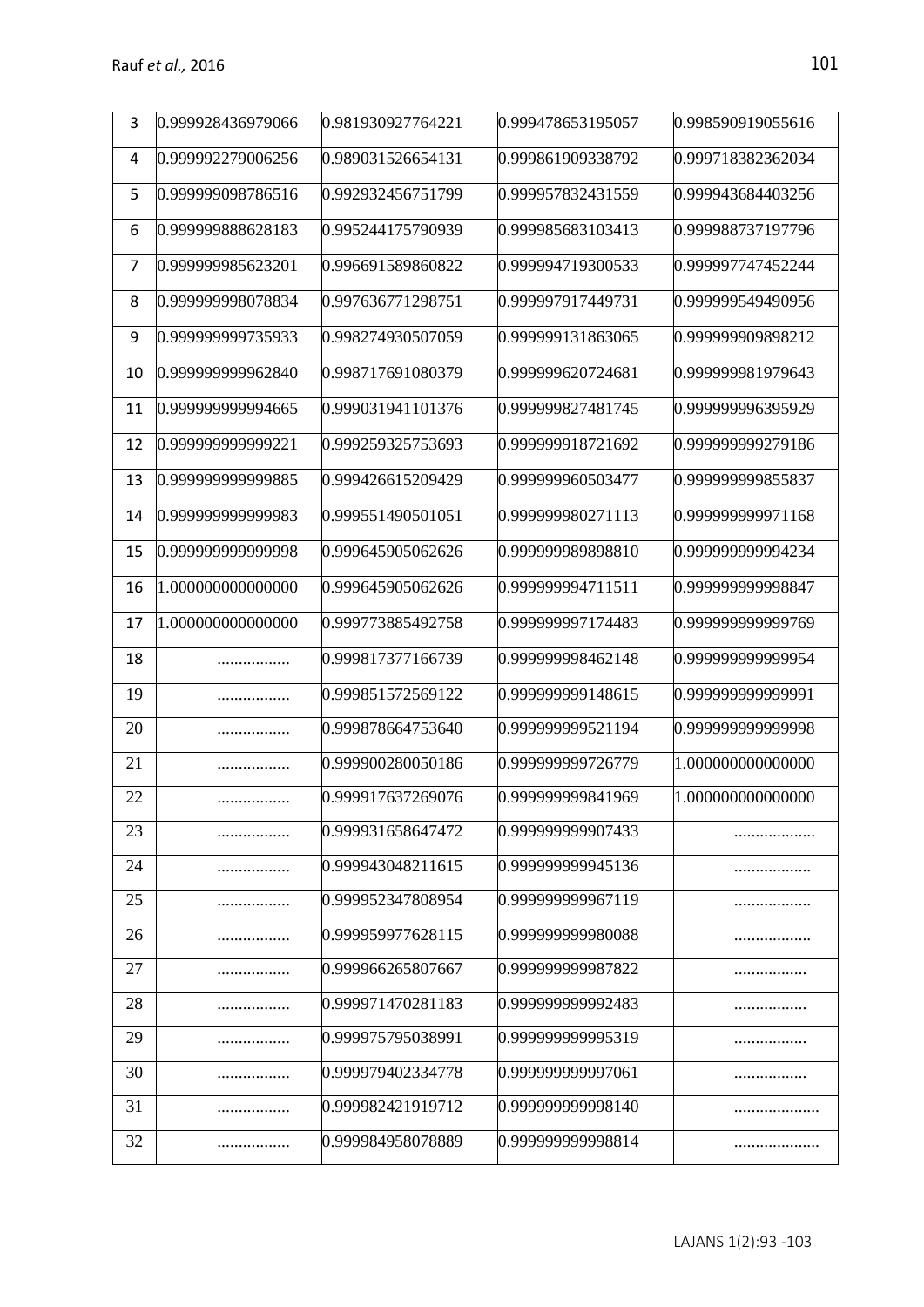| 33 |                     | 0.999987095029834 | 0.999999999999238 |                    |
|----|---------------------|-------------------|-------------------|--------------------|
| 34 |                     | 0.999988901090978 | 0.999999999999507 |                    |
| 35 |                     | 0.999990431919862 | 0.999999999999679 | .                  |
| 36 |                     | 0.999991733043072 | 0.999999999999790 |                    |
| 37 |                     | 0.999992841843501 | 0.999999999999861 |                    |
| 38 | .                   | 0.999993789129334 | 0.999999999999908 |                    |
| 39 | .                   | 0.999994600378815 | 0.999999999999939 |                    |
| 40 | .                   | 0.999995296732356 | 0.999999999999959 |                    |
| 41 |                     | 0.999995895786734 | 0.999999999999972 |                    |
| 42 |                     | 0.999996412233528 | 0.999999999999981 |                    |
| 43 | .                   | 0.999996858374387 | 0.999999999999987 |                    |
| 44 |                     | 0.999997244538476 | 0.999999999999991 |                    |
| 45 |                     | 0.999997579421912 | 0.999999999999994 |                    |
| 46 |                     | 0.999997870364721 | 0.999999999999996 |                    |
| 47 |                     | 0.999998123577582 | 0.999999999999997 |                    |
| 48 | .                   | 0.999998344328052 | 0.999999999999998 |                    |
| n  | <b>CR</b> iteration | Noor iteration    | SP iteration      | Ishikawa iteration |
| 49 | .                   | 0.999998537093986 | 0.999999999999999 |                    |
| 50 |                     | 0.999998705690304 | 1.000000000000000 |                    |
| 51 |                     | 0.999988533740370 | 1.000000000000000 |                    |
|    |                     |                   |                   |                    |

# **CONCLUSION**

We conclude that for decreasing function SP iterative scheme converges faster than Ishikawa and Noor Iterative schemes and CR iteration does not converge. For increasing function we conclude that for the choice  $\alpha_n = \frac{1}{n}$  $\frac{1}{(1+n)^2}$ , CR

iterative scheme converges faster than SP, Noor and Ishikawa iterative schemes.

# **REFERENCES**

Agarwa R. P., O'Regan D. and Sahu D. R., *Iterative Construction of fixed points of nearly asympotically nonexpansive*  *mappings*, J. Non-linear Convex Anal.; **8** (1) (2007),

67-79.

- Banach. S., *Theories des operation lineires*, Warsaw Publishing House, Warszawa, Poland. (1932).
- Berinde V., *On the stability of some fixed point procedures*, Bul. Stint. Univ. Baia Mare,
- Ser. B, Mathematica-Informatica; **8** (1) (2002), 7-14.
- Berinde V., *Iterative approximation of fixed points*, Springer Berlin Heidelberg, New York, (2007)..